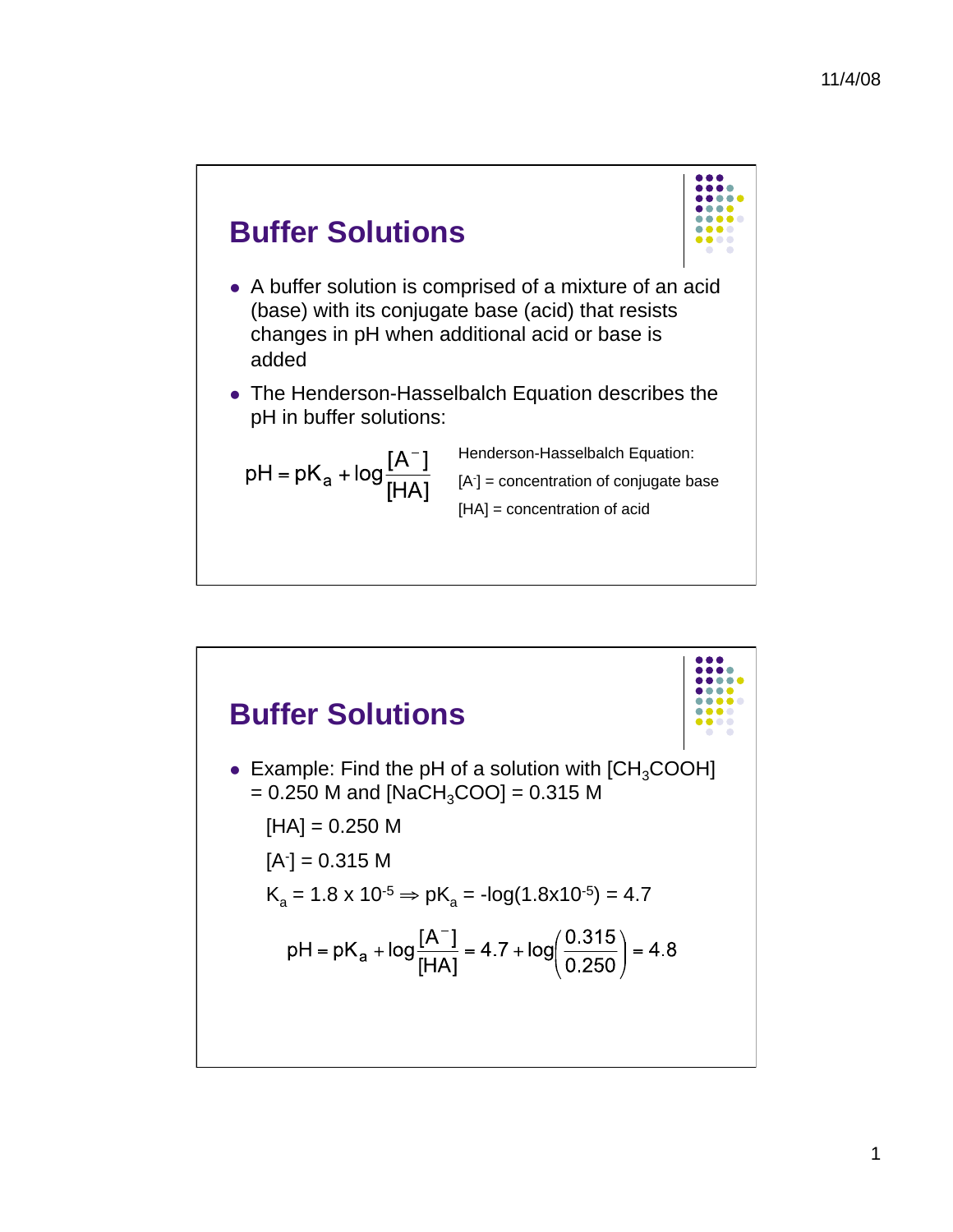

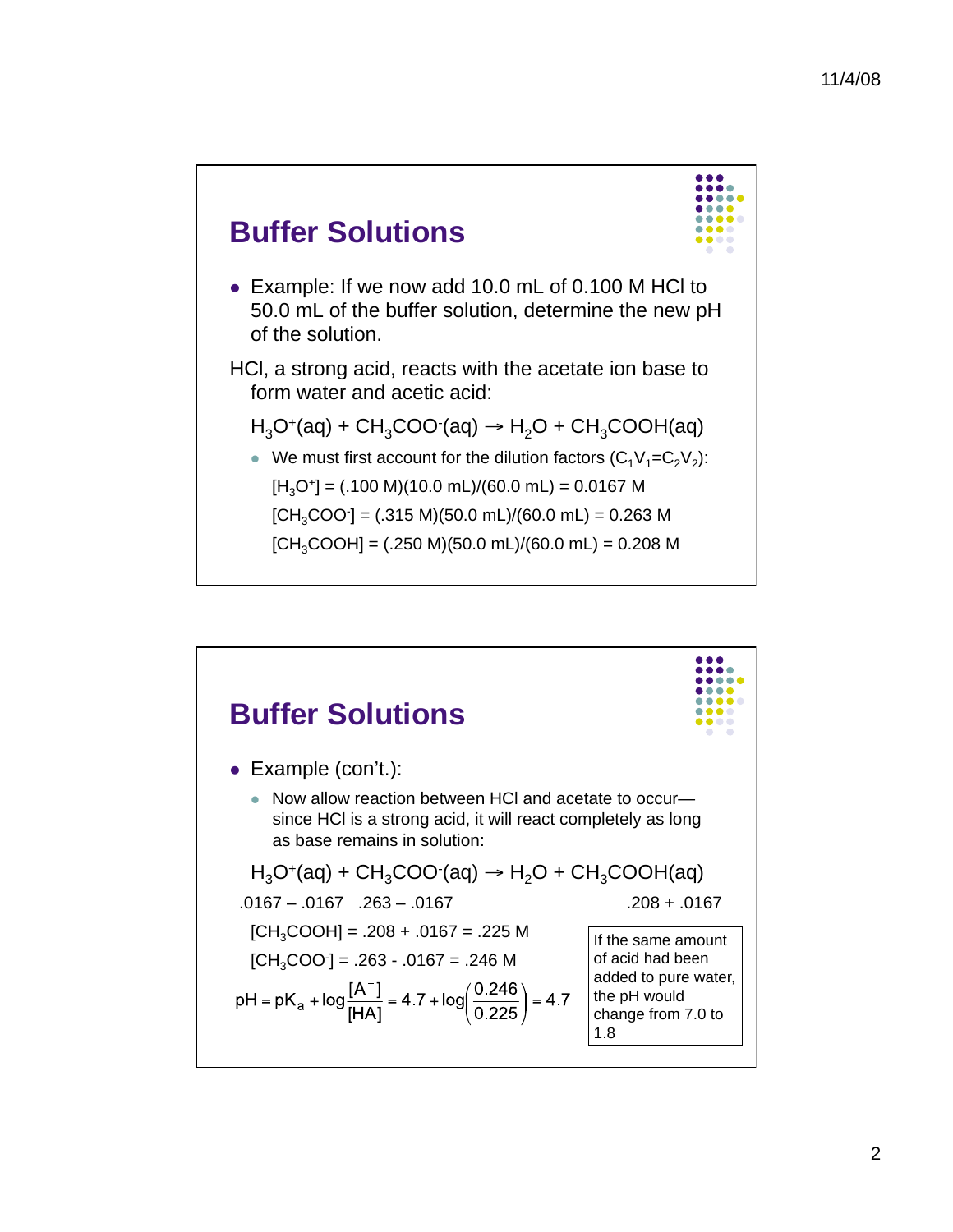

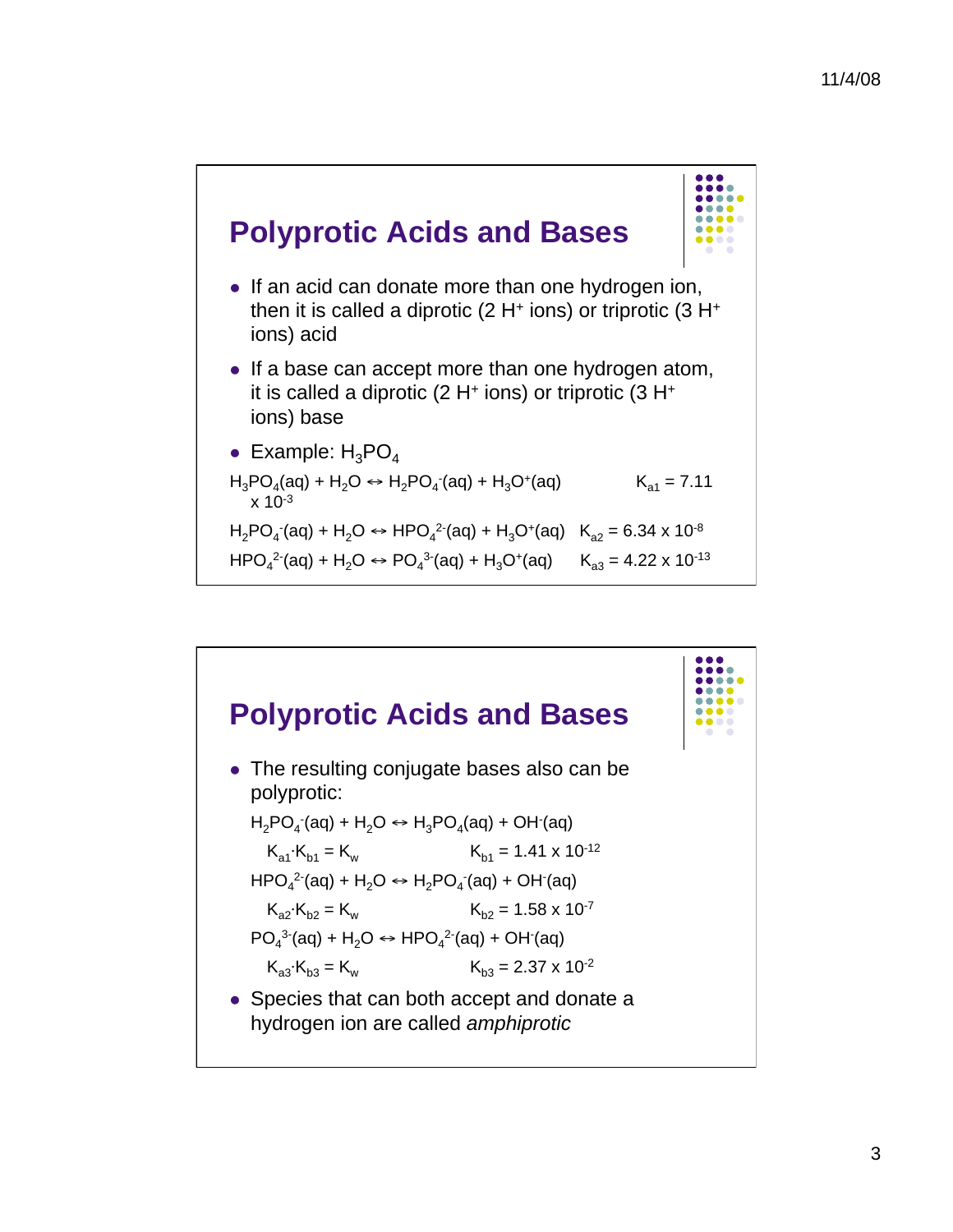

• Suppose we dissolve  $\text{NaH}_2\text{PO}_4$  in water to produce a solution that is 0.100 M NaH<sub>2</sub>PO<sub>4</sub>. The resulting  $H_2$ PO<sub>4</sub> (aq) can behave either as an acid or a base. Which process will dominate and what will be the resulting pH?

Acid: H<sub>2</sub>PO<sub>4</sub> (aq) + H<sub>2</sub>O ↔ HPO<sub>4</sub><sup>2</sup> (aq) + H<sub>3</sub>O<sup>+</sup>(aq) Base: H<sub>2</sub>PO<sub>4</sub> (aq) + H<sub>2</sub>O ↔ H<sub>3</sub>PO<sub>4</sub> (aq) + OH (aq)

• We can use the requirements of charge and mass balance for chemical reactions to determine a solution to this problem (see section 8-4)

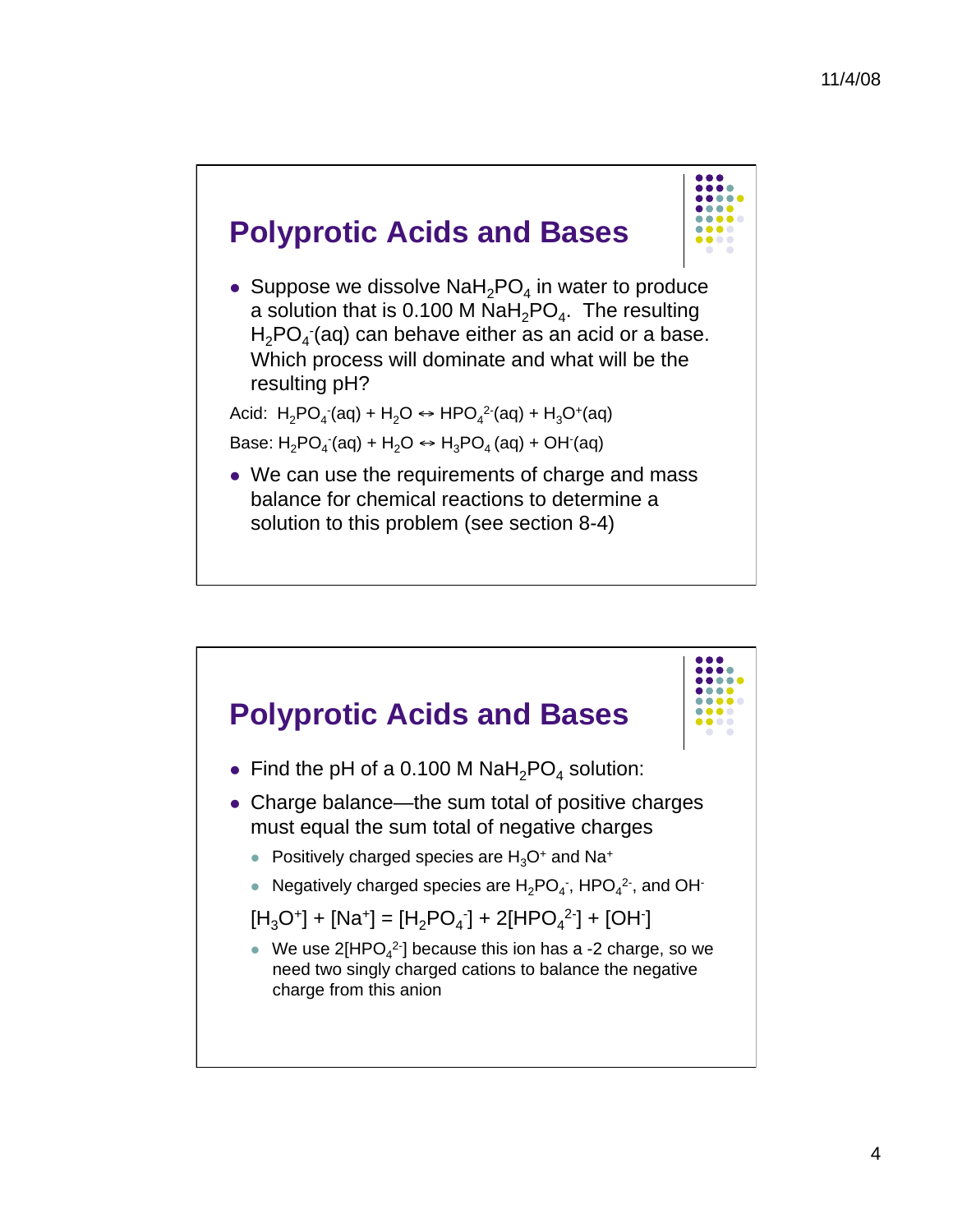

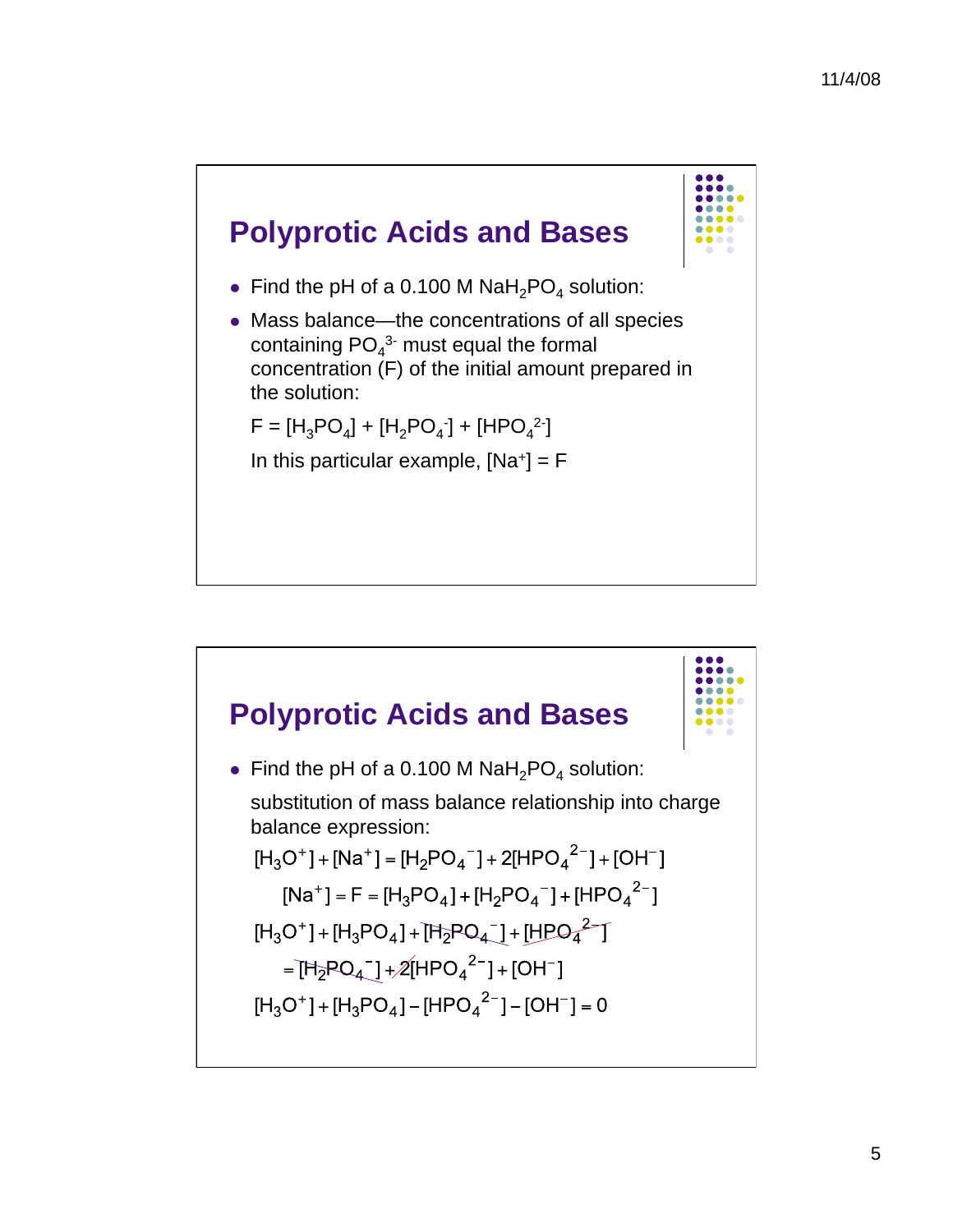

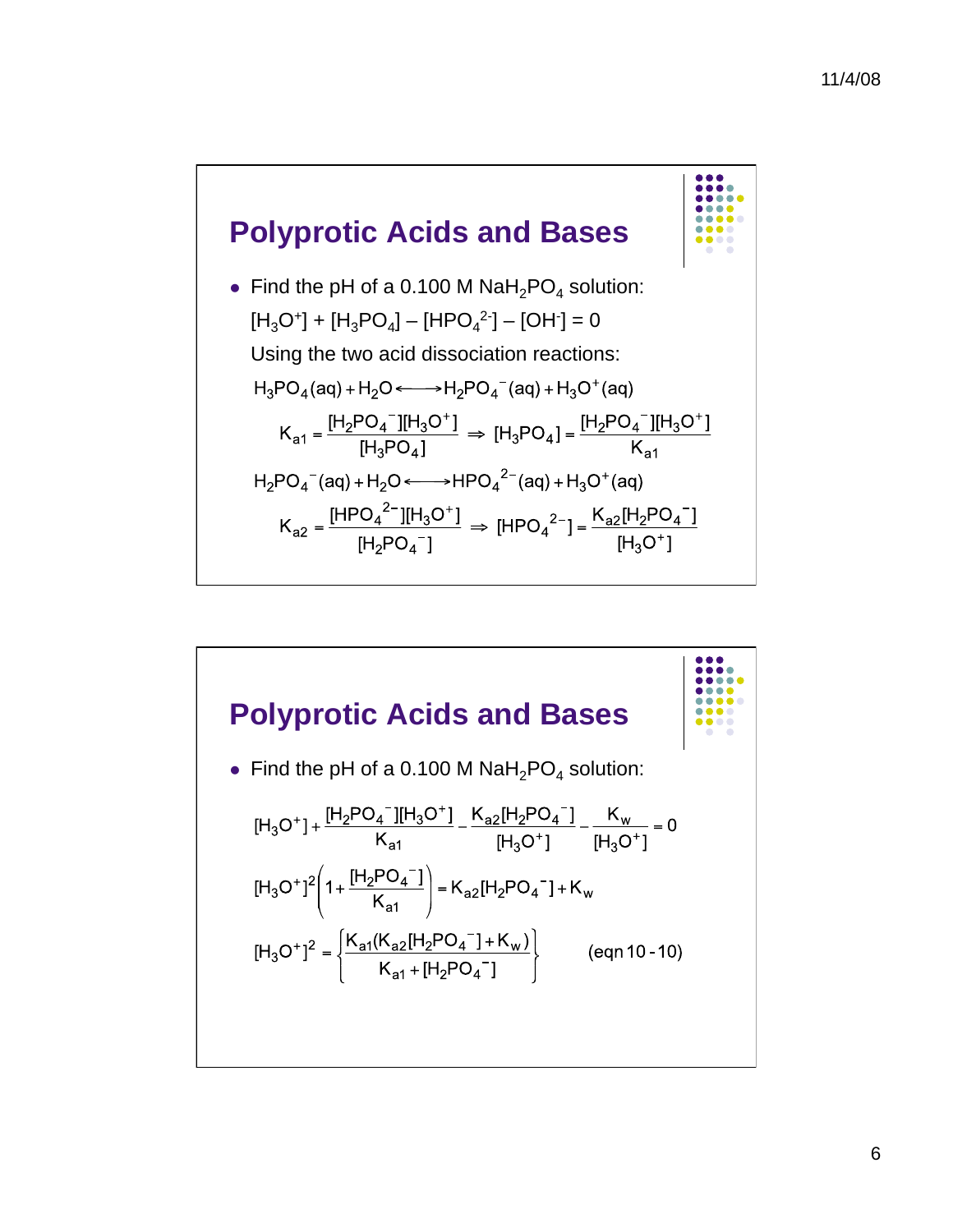

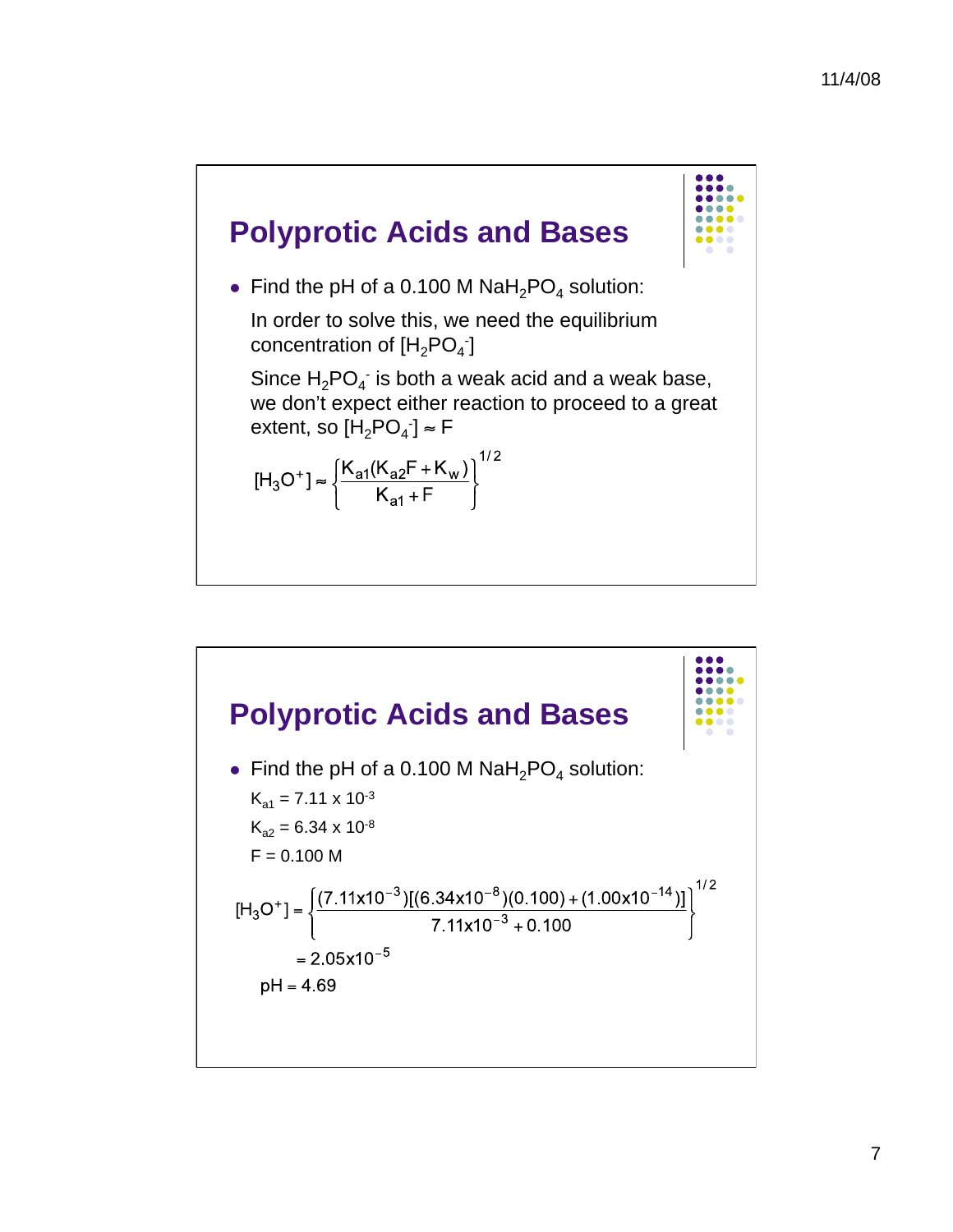

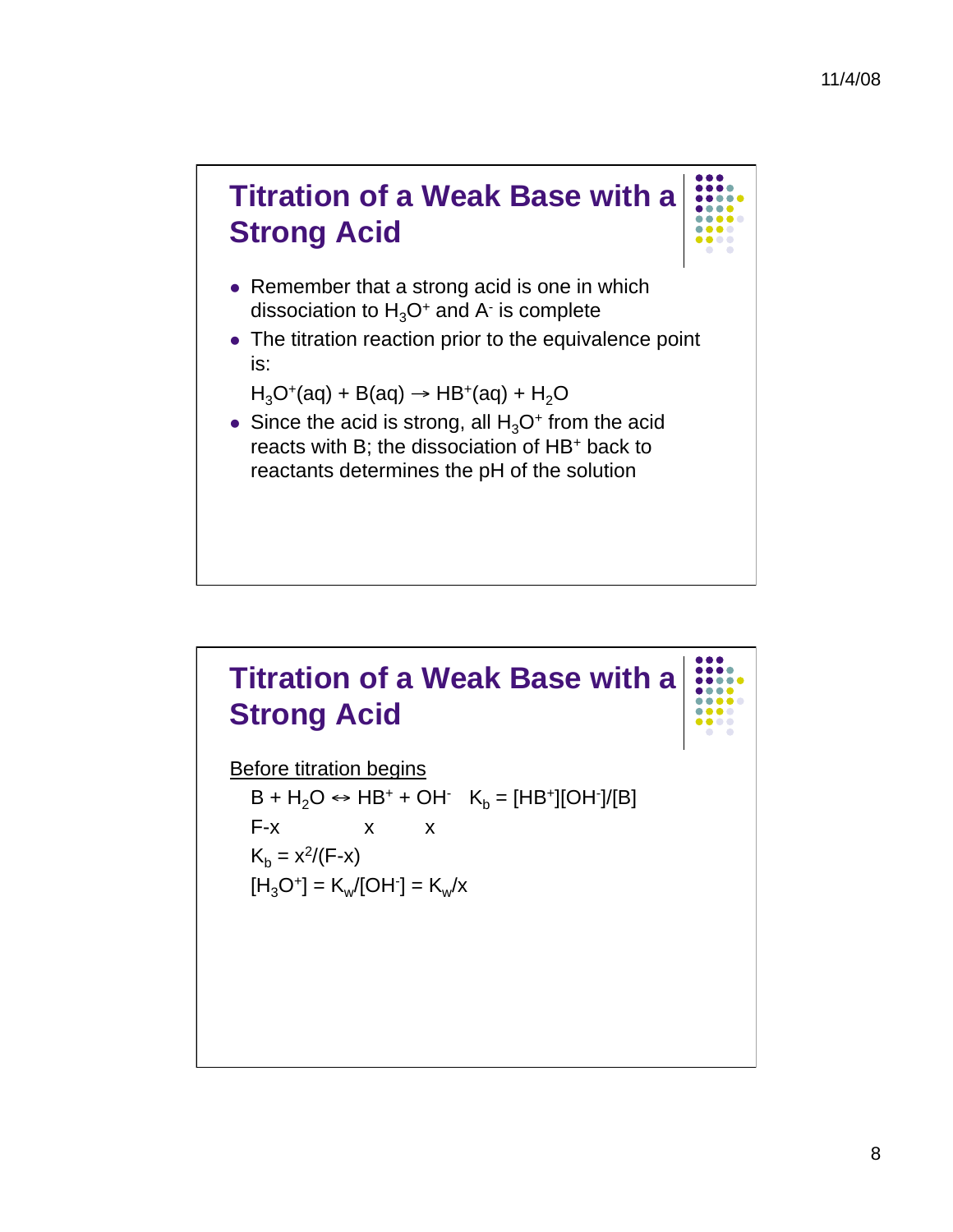## **Titration of a Weak Base with a Strong Acid**  Titration before the equivalence point Initial conditions:  $[B]_o$  = initial concentration of base  $V_b$  = initial volume of base [HA] = concentration of strong acid  $V_a$  = volume of acid added  $V_{\text{tot}} = V_{\text{a}} + V_{\text{b}}$

## **Titration of a Weak Base with a Strong Acid**

If we know the ratio of [B] to [HB+], we can determine the pH using the Henderson-Hasselbalch equation:

 $HA + B \rightarrow HB^{+}(aq) + A^{-}(aq)$ 

Let x equal moles of HA added:  $x = [HA]V_a$ 

Then, [B] = ([B]<sub>o</sub>V<sub>b</sub>-x)/V<sub>tot</sub> and [HB<sup>+</sup>] = x/V<sub>tot</sub>  
 pH = pK<sub>a</sub> + log
$$
\left\{\frac{([B]oVb - x)/Vtot}{x/Vtot} \right\}
$$
  
= pK<sub>a</sub> + log $\left\{\frac{[B]oVb - x}{x} \right\}$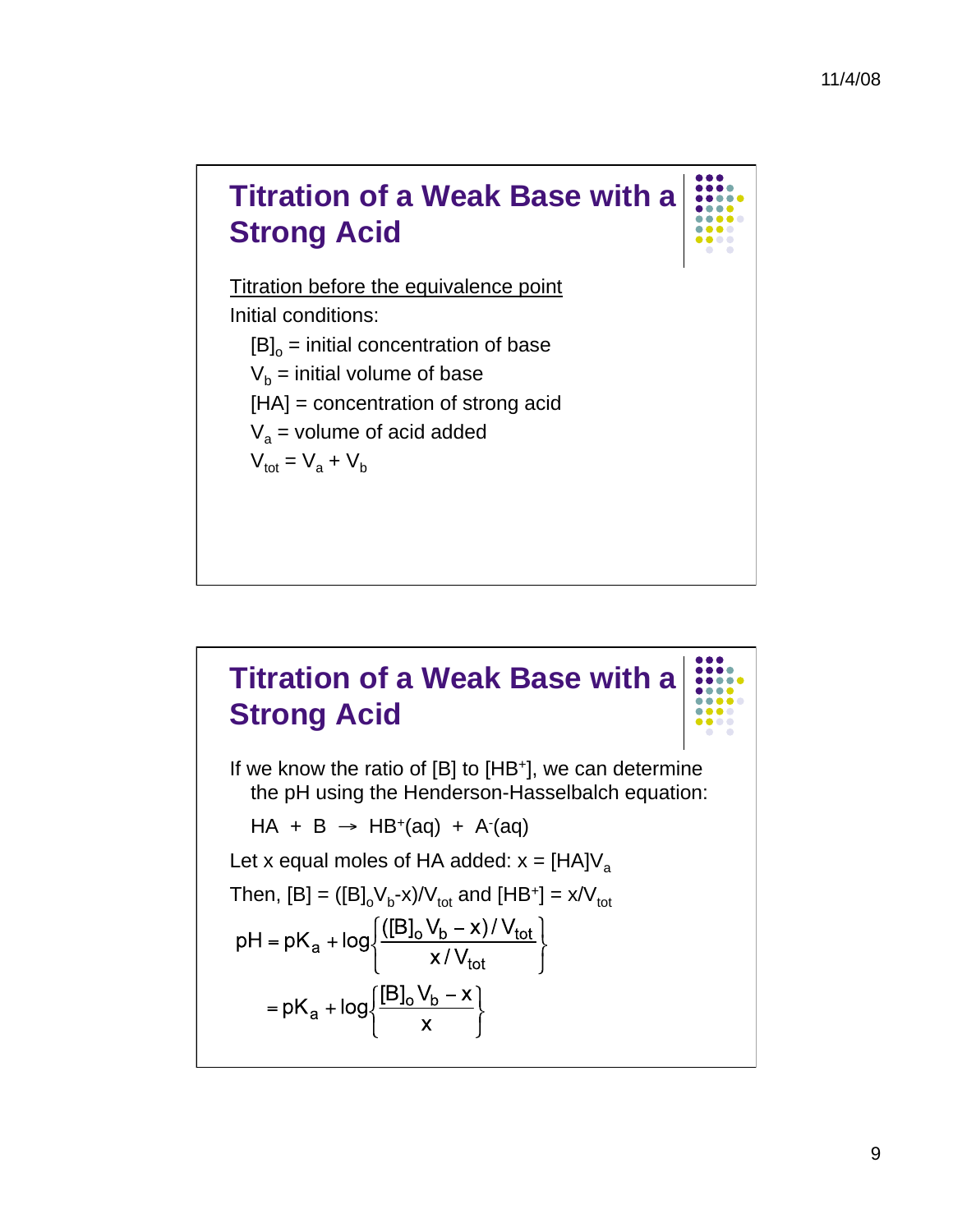